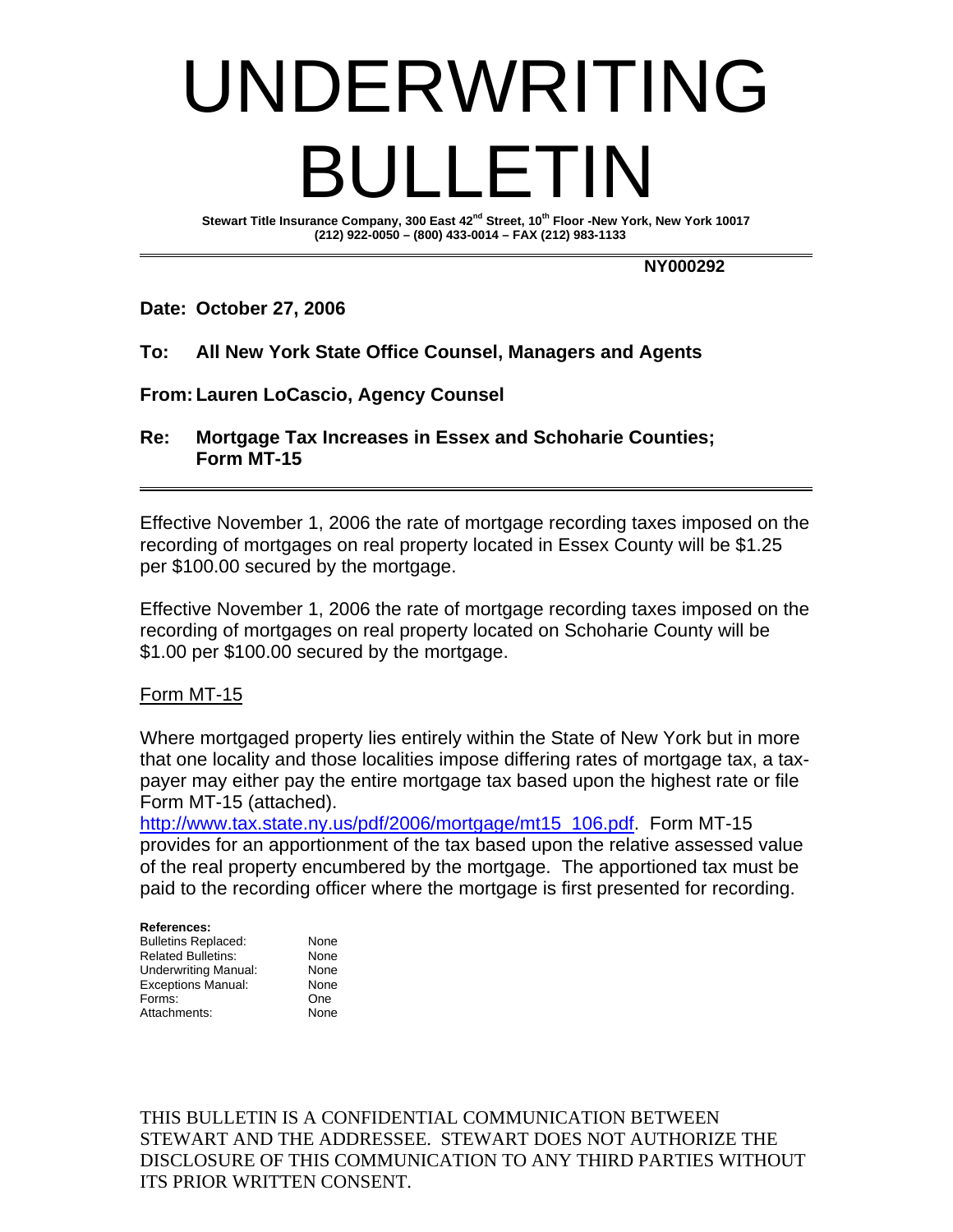

#### When to use Form MT-15

Use Form MT-15 to compute the mortgage recording tax due when the mortgaged real property is located in more than one locality, and the localities where the property is located impose tax at different rates. Use this form in the following instances:

- The mortgaged property is located in more than one county. and one or more but not all of the counties are located in the Metropolitan Commuter Transportation District (MCTD) The MCTD includes the counties of New York, Bronx, Kings, Queens. Richmond, Dutchess. Nassau, Orange, Putnam, Rockland, Suffolk, and Westchester
- The mortgaged property is located in more than one county and the additional tax applies in one or more but not all of the counties
- The mortgaged property is located in more than one locality, and a local mortgage recording tax applies in one or more of the localities. See Schedule C, Local mortgage recording taxes, on page 3 for a list of the counties and cities imposing a local tax.
- The mortgaged property is located partially in and partially outside of Yonkers, but entirely in Westchester County.

Form MT-15 provides for an apportionment of the tax based on the relative assessed value of the real property encumbered by the mortgage. The apportioned tax must be paid to the recording officer of the county where the mortgage was first presented for recording

Both the Tax Department and the recording officer where the mortgage was first recorded and the tax paid will audit Form MT-15. If there is an underpayment of the tax, the Tax Department will instruct the recording officer who collected the tax to notify the parties to the mortgage of the underpayment. If there is an overpayment, the Tax Department will notify the taxpayer.

#### **Alternative to Form MT-15**

In lieu of filing Form MT-15, you may compute the mortgage recording tax as if the real property is located entirely in the locality in which the greatest amount of tax is imposed. This amount of tax will be paid to the recording officer of the county where the mortgage is first presented for recording. Also, you should present Form MT-15 1, Mortgage Recording Tax Claim for Refund, to the recording officer to claim a refund.

The recording officer will confirm the relative assessed value of the property located in each locality and submit Form MT-15-1 to the Tax Department. The Tax Department will determine the proper total tax due and the amount of tax to be apportioned to each county. If there is an overpayment, the Tax Department will instruct the appropriate recording officer to refund the amount of the overpayment to the taxpayer or to a duly authorized representative

## General mortgage recording tax information

For additional information on the mortgage recording tax, see TSB-M-96(2)R, General Questions and Answers on the Mortgage Recording Taxes. You may download a copy from our Web site at www.nystax.gov. The document is also available by fax at 1 800 748-3676, or you can call 1 800 462-8100 to receive a copy by mail.

## **Instructions**

#### **Schedule A**

Line  $1$  - Enter the amount of the mortgage, rounding to the nearest hundred dollars If the value to be rounded is \$50 or less, round down. If greater, round up.

#### **Schedule B**

Line  $4$  - If the mortgage is for real property principally improved or to be improved by a one- or two-family residence or dwelling, subtract \$10,000 from the amount on<br>line 1, and enter the balance on line 4.

Line 6 - If any portion of the mortgaged property is located in the MCTD, list each county and enter the assessed value of the mortgaged property located in that county. Include any mortgaged property that is located in the counties of New York, Bronx, Kings, Queens, Richmond, Dutchess, Nassau, Orange, Putnam, Rockland, Suffolk, and Westchester. Total the assessed values and enter on line 6

Line 8 - If any portion of the mortgaged property is located in a county outside the MCTD that imposes the additional tax, list each county and enter the assessed value of the mortgaged property located in that county. See Table 2 on page 4 for a list of<br>counties imposing the additional tax. Also include any mortgaged property that is located in the counties of Albany, Chautauqua, Genesee, Rensselaer, Schenectady, Steuben, Wayne, and Wyoming. Total the assessed values and enter on line 8.

Line 9 - If any portion of the mortgaged property is located in a county that does not impose the additional tax, list each county and enter the assessed value of the mortgaged property located in that county. See Table 3 on page 4 for a list of counties that do not impose the additional tax. Also include any mortgaged property that is located in the counties of Broome, Columbia. Herkimer, Lewis, Sullivan, and Yates Total the assessed values and enter on line 9

#### Schedule C

Lines 16 through 20 - Enter in decimal form the New York City tax rate for the type of mortgage being recorded from the New York City column located in Table 4 on page 4. The decimal equivalents of the rates are  $$1.00 = .01, $1.\overline{125} = .01125, and$  $$1.75 = .0175$ 

Column  $A -$  If the mortgaged property is located in a locality that imposes a separate tax, compute the local tax to be apportioned by multiplying the Amount of mortgage on line 1 by the Tax rate for the applicable locality. Enter the result in column A.

Column B - Enter on the appropriate line the assessed value of the mortgaged property that is located in each county or city that imposes a separate tax on mortgages.

Note: The assessed value of the mortgaged property that is located in Yonkers must also be included in the assessed value of the mortgaged property that is located in Westchester County.

Example: A mortgage covers property located in White Plains and Yonkers The assessed value of the property located in White Plains is \$200,000. The assessed value of the property in Yonkers is \$300,000 The assessed value entered in Column B for line 28, Westchester County, is \$500,000. The assessed value entered in Column B for line 29, Yonkers, is \$300,000.

Column C - Compute the apportionment factor for each line by dividing the amount in column B, Assessed value, by line 10, Total assessed value. Carry apportionment factor to at least six decimal places

Column D - Compute the local tax apportioned for each line by multiplying column A, Local tax to be apportioned, by column C, Apportionment factor.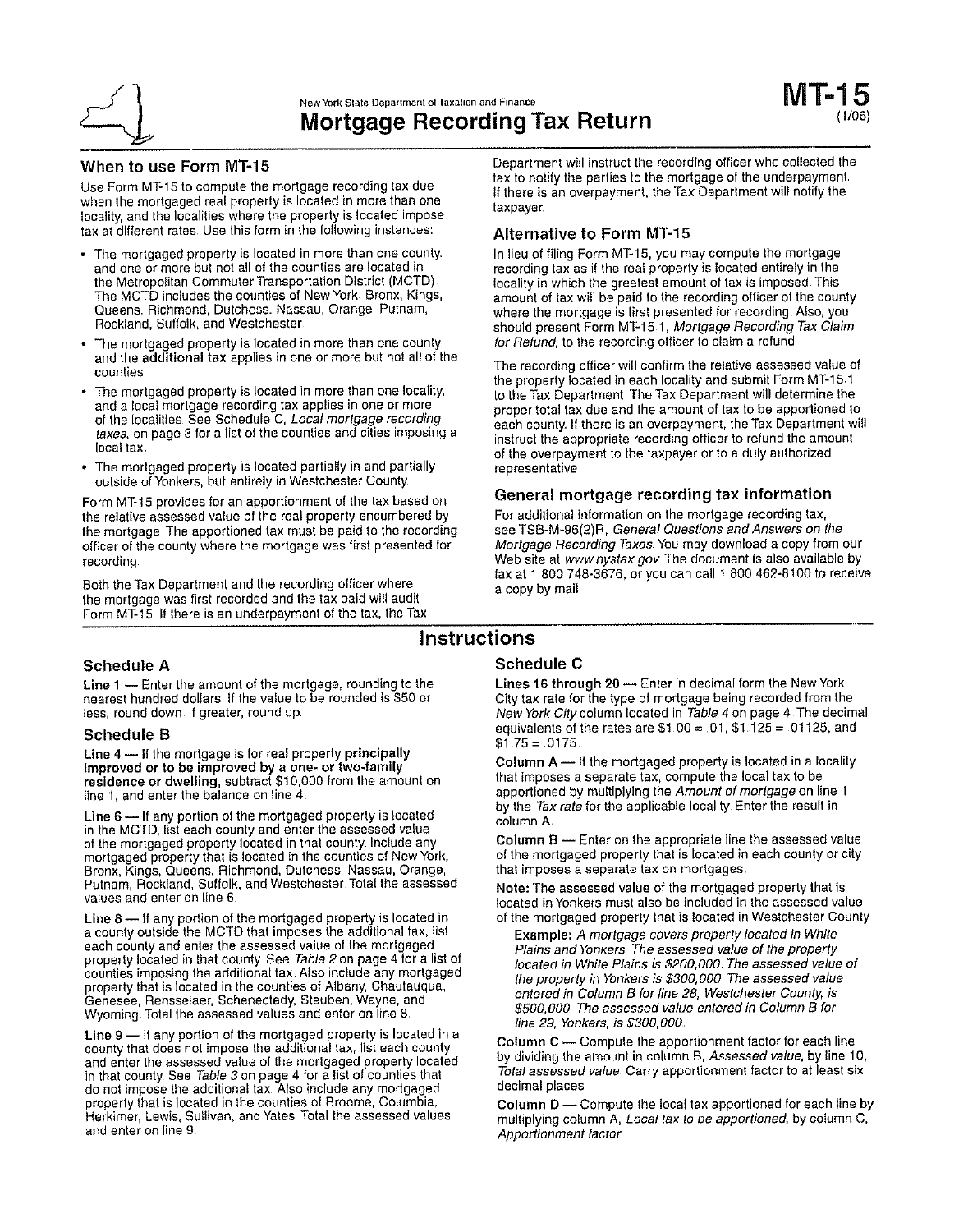New York State Department of Taxation and Finance **Mortgage Recording Tax Return** 

# Prepare in duplicate. Please read the instructions on page 1 before completing this form.

|        | Name of mortgagee                                                                   |                |    |                                       | Amount of mortgage |
|--------|-------------------------------------------------------------------------------------|----------------|----|---------------------------------------|--------------------|
|        | Name of mortgagor                                                                   |                |    |                                       |                    |
|        | Mailing address of mortgagor                                                        |                |    |                                       | Date of mortgage   |
| City   |                                                                                     | State          |    | ZIP code                              |                    |
|        | Schedule A - Basic and special additional mortgage recording taxes                  |                |    |                                       |                    |
|        |                                                                                     |                |    |                                       | Tax due            |
|        |                                                                                     |                |    |                                       |                    |
| 1<br>2 | Amount of mortgage (rounded to the nearest hundred dollars) and all any contract of |                |    | $\blacksquare$                        | 2.                 |
| 3      |                                                                                     |                |    |                                       | з.                 |
|        |                                                                                     |                |    |                                       |                    |
|        | Schedule B - Additional mortgage recording tax                                      |                |    |                                       |                    |
| 4      | Mortgage amount after exclusion for mortgages on certain residential                |                |    |                                       |                    |
|        | real property (see instructions for exclusion criteria). If exemption does          |                |    |                                       |                    |
|        |                                                                                     |                |    | 4.                                    |                    |
| 5      | Additional tax to be apportioned in MCTD (multiply line 4 by 0030)                  |                |    | 5.                                    |                    |
| 6      | MCTD counties imposing                                                              | Assessed value |    |                                       |                    |
|        | additional tax                                                                      |                |    | Attach additional sheets if necessary |                    |
|        |                                                                                     |                |    |                                       |                    |
|        |                                                                                     |                |    |                                       |                    |
|        |                                                                                     |                |    |                                       |                    |
|        | Total of assessed value in MCTD counties                                            |                | 6. |                                       |                    |
| 7      | Additional tax to be apportioned outside MCTD (multiply line 4 by .0025)            |                |    | 7.                                    |                    |
|        |                                                                                     |                |    |                                       |                    |
| 8      | Counties imposing                                                                   | Assessed value |    | Attach additional sheets if necessary |                    |
|        | additional tax outside MCTD                                                         |                |    |                                       |                    |
|        |                                                                                     |                |    |                                       |                    |
|        |                                                                                     |                |    |                                       |                    |
|        | Total of assessed value in counties outside MCTD                                    |                |    |                                       |                    |
|        |                                                                                     |                | 8. |                                       |                    |
|        |                                                                                     |                |    |                                       |                    |
| 9      | <b>Counties suspending</b><br>additional tax                                        | Assessed value |    | Attach additional sheets if necessary |                    |
|        |                                                                                     |                |    |                                       |                    |
|        |                                                                                     |                |    |                                       |                    |
|        |                                                                                     |                |    |                                       |                    |
|        | Total assessed value in counties suspending                                         |                |    |                                       |                    |
|        | additional tax and the manufacturer and the subset of                               |                | 9. |                                       |                    |

| $11 -$ | Apportionment factor for MCTD counties (divide line 6 by line 10) <sup>*</sup>                                 |  |     |  |
|--------|----------------------------------------------------------------------------------------------------------------|--|-----|--|
|        | 12 Additional mortgage recording tax apportioned to MCTD counties (multiply line 5 by line 11)                 |  | 12. |  |
|        |                                                                                                                |  |     |  |
|        | 14. Additional mortgage recording tax apportioned to counties outside MCTD (multiply line 7 by line 13)  [14.] |  |     |  |

\* Carry apportionment factor on lines 11 and 13 to at least six decimal places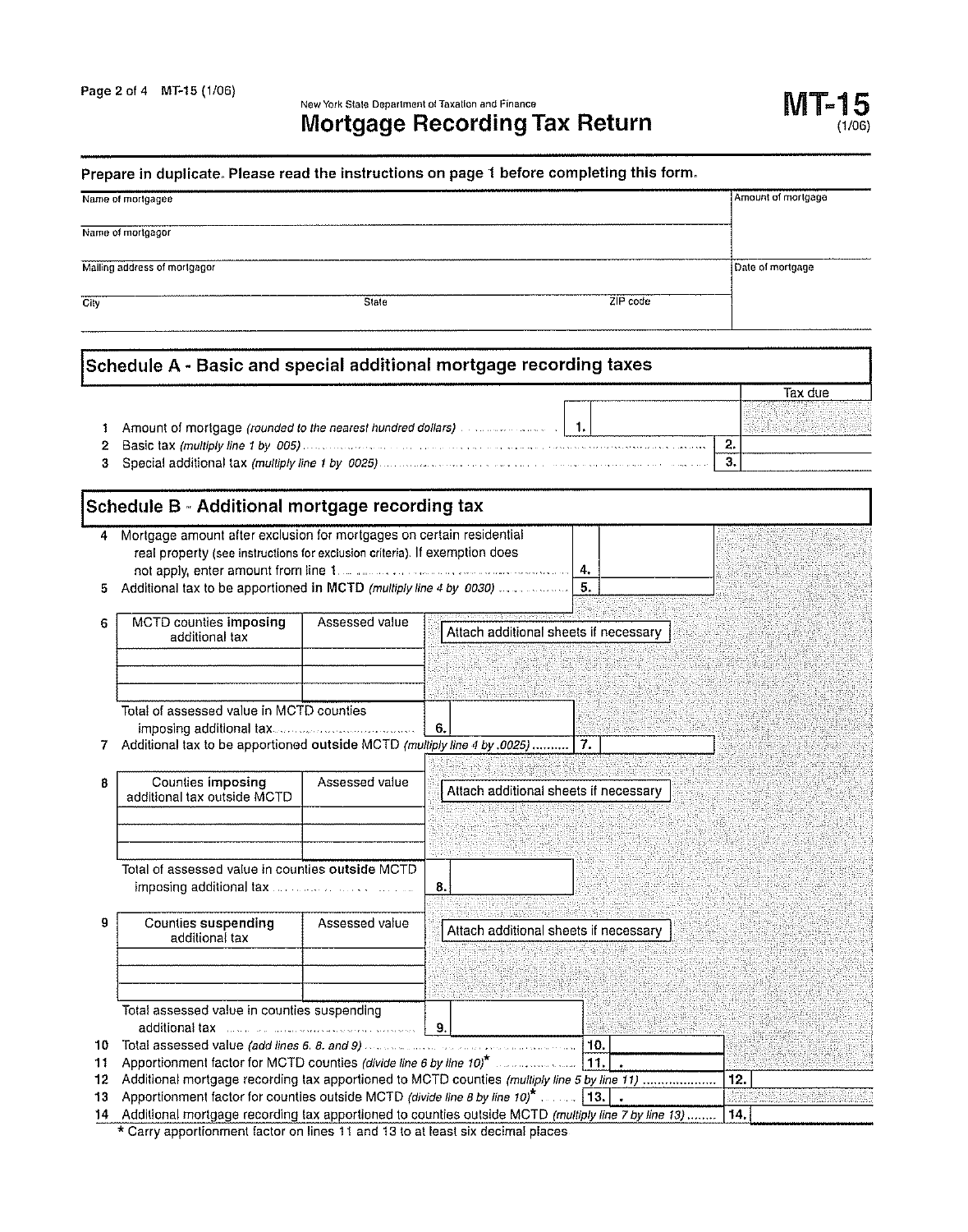|  |  | MT-15 (1/06) Page 3 of 4 |  |  |  |
|--|--|--------------------------|--|--|--|
|--|--|--------------------------|--|--|--|

|    | Schedule C - Local mortgage recording taxes                                      |             |                                                                                |                     |                                                                                  |      |                                                                     |
|----|----------------------------------------------------------------------------------|-------------|--------------------------------------------------------------------------------|---------------------|----------------------------------------------------------------------------------|------|---------------------------------------------------------------------|
|    | Locality                                                                         | Tax<br>rate | A<br>Local tax to be<br>apportioned<br>(multiply line 1 amount<br>by tax rate) | B<br>Assessed value | $C^{\star}$<br>Apportionment<br>factor<br>(divide column B<br>by line 10 amount) |      | Ð<br>Local tax<br>apportioned<br>(multiply column A by<br>column C) |
| 16 | New York County                                                                  |             |                                                                                |                     |                                                                                  | 16.  |                                                                     |
| 17 | (see instructions)<br><b>Bronx County</b>                                        |             |                                                                                |                     |                                                                                  |      |                                                                     |
|    | (see instructions)                                                               |             |                                                                                |                     | $\bullet$                                                                        | 17.  |                                                                     |
| 18 | <b>Kings County</b>                                                              |             |                                                                                |                     |                                                                                  |      |                                                                     |
|    | (see instructions)                                                               |             |                                                                                |                     | $\bullet$                                                                        | 18.  |                                                                     |
| 19 | Queens County                                                                    |             |                                                                                |                     |                                                                                  |      |                                                                     |
|    | (see instructions)                                                               |             |                                                                                |                     |                                                                                  | 19.  |                                                                     |
| 20 | <b>Richmond County</b>                                                           |             |                                                                                |                     |                                                                                  |      |                                                                     |
|    | (see instructions)                                                               |             |                                                                                |                     | ٠                                                                                | 20.  |                                                                     |
| 21 | <b>Albany County</b>                                                             | .0025       |                                                                                |                     | $\bullet$                                                                        | 21.  |                                                                     |
| 22 | <b>Broome County</b>                                                             | .0025       |                                                                                |                     | $\bullet$                                                                        | 22.  |                                                                     |
| 23 | Chautauqua County                                                                | .0025       |                                                                                |                     | $\bullet$                                                                        | 23.  |                                                                     |
| 24 | Columbia County                                                                  | .0050       |                                                                                |                     |                                                                                  | 24.  |                                                                     |
| 25 | Genesee County                                                                   | .0025       |                                                                                |                     | $\bullet$                                                                        | 25.  |                                                                     |
| 26 | <b>Herkimer County</b>                                                           | .0025       |                                                                                |                     | $\ddot{\phantom{0}}$                                                             | 26.  |                                                                     |
| 27 | Lewis County                                                                     | .0025       |                                                                                |                     | ٠                                                                                | 27.  |                                                                     |
| 28 | <b>Rensselaer County</b>                                                         | .0025       |                                                                                |                     | ٠                                                                                | 28.  |                                                                     |
| 29 | <b>Rockland County</b>                                                           | .0025       |                                                                                |                     |                                                                                  | 29.  |                                                                     |
| 30 | Schenectady County                                                               | .0025       |                                                                                |                     | $\bullet$                                                                        | 30.  |                                                                     |
| 31 | <b>Steuben County</b>                                                            | .0025       |                                                                                |                     | $\bullet$                                                                        | 31.  |                                                                     |
| 32 | Sullivan County                                                                  | .0025       |                                                                                |                     | ٠                                                                                | 32.  |                                                                     |
| 33 | Wayne County                                                                     | .0025       |                                                                                |                     | ٠                                                                                | 33.  |                                                                     |
| 34 | Westchester County                                                               |             |                                                                                |                     |                                                                                  |      |                                                                     |
|    | (including Yonkers)                                                              | .0025       |                                                                                |                     | $\bullet$                                                                        | 34.  |                                                                     |
| 35 | Yonkers (city)                                                                   | .0050       |                                                                                |                     | ٠                                                                                | 35.  |                                                                     |
| 36 | <b>Wyoming County</b>                                                            | .0025       |                                                                                |                     | ٠                                                                                | 36.  |                                                                     |
| 37 | Yates County                                                                     | .0025       |                                                                                |                     |                                                                                  | 37.  |                                                                     |
| 38 | Total tax due (add lines 15 through 37 above)                                    |             |                                                                                |                     |                                                                                  | 38.  |                                                                     |
|    | * Carry apportionment factor in column C amounts to at least six decimal places. |             |                                                                                |                     |                                                                                  |      |                                                                     |
|    | Signature of preparer                                                            |             |                                                                                |                     |                                                                                  | Dale |                                                                     |